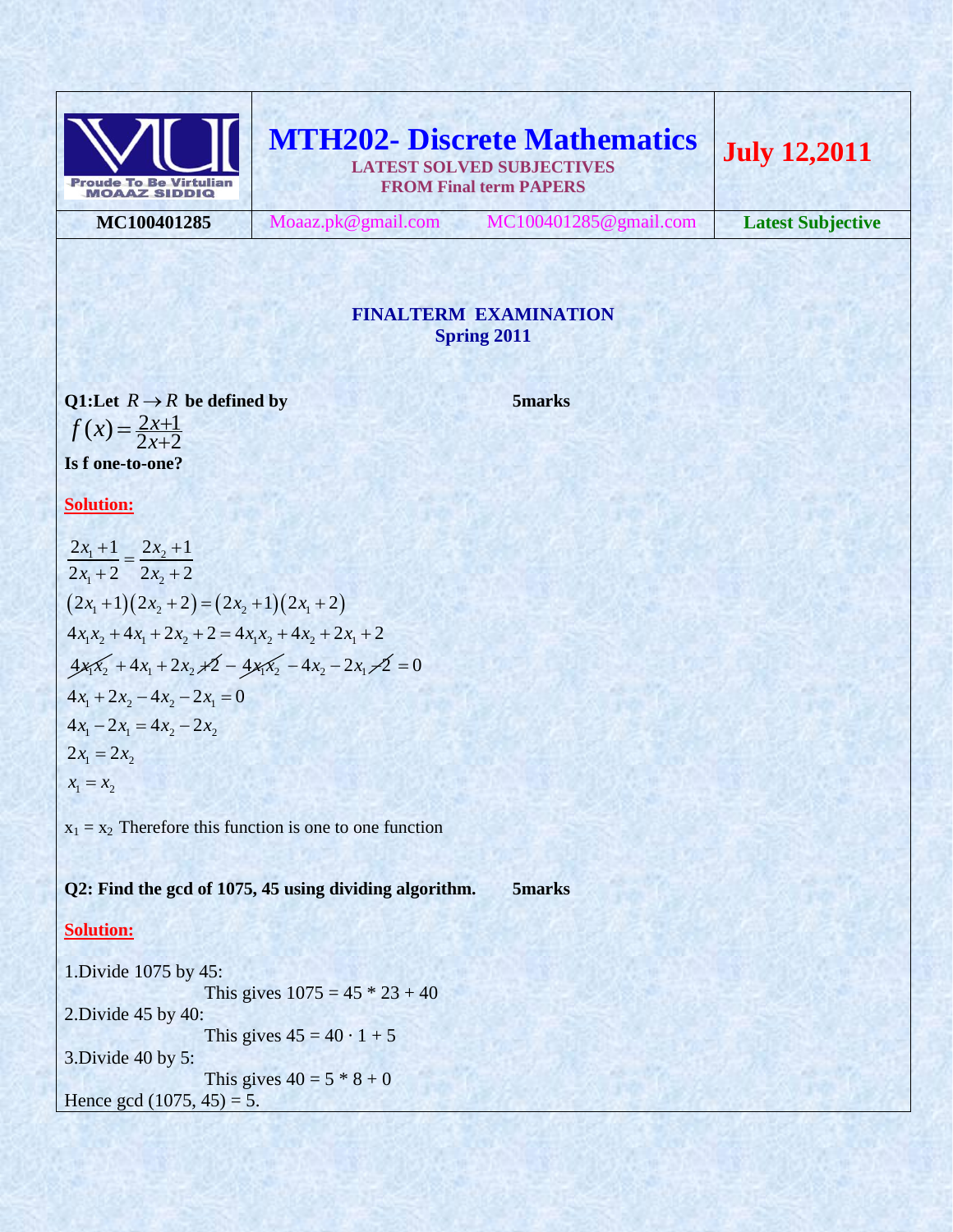**Q 3. Compute**  $\lfloor x \rfloor$  and  $\lfloor x \rfloor$  for x=-2.01 **3 marks Solution: Page 249**

 $\lfloor -2.01 \rfloor = \lfloor -3 + 0.99 \rfloor = -3$  $\begin{bmatrix} -2.01 \end{bmatrix} = \begin{bmatrix} -3 + 0.999 \end{bmatrix} = -3 + 1 = -2$ 

**Q 4: Find the greatest common division for the following pair of integer: 30,105 2marks Solution:**

1.Divide 105 by 30:

This gives  $105 = 30 * 5 +0$ Hence gcd  $(105,30) = 30$ 

**Q 5: Find the Spanning tree for the graph**  $K_{1,5}$ ? **2marks Solution: Page 332**

 $k_{1,5}$  represents a complete bipartite graph on (1,5) vertices, drawn below:



Clearly the graph itself is a tree (six vertices and five edges). Hence the graph is itself a spanning tree.

**Q 6 Determine which f is a function?**

$$
f(x) = \frac{1}{n^2 - 4}
$$

**Q7. What is the difference between? {a,b} and {{a,b}}? Solution:**

 ${a,b}$  is a set while  $({a,b})$  is a subset of some set.

Q8. How many 3-digits can be formed by using each one of the digits 2,3,5,7,9 only once?

#### **Solution:**  $5*4*3=60$

Q9 what is the smallest integer N such that  $[N/9] = 6$ ?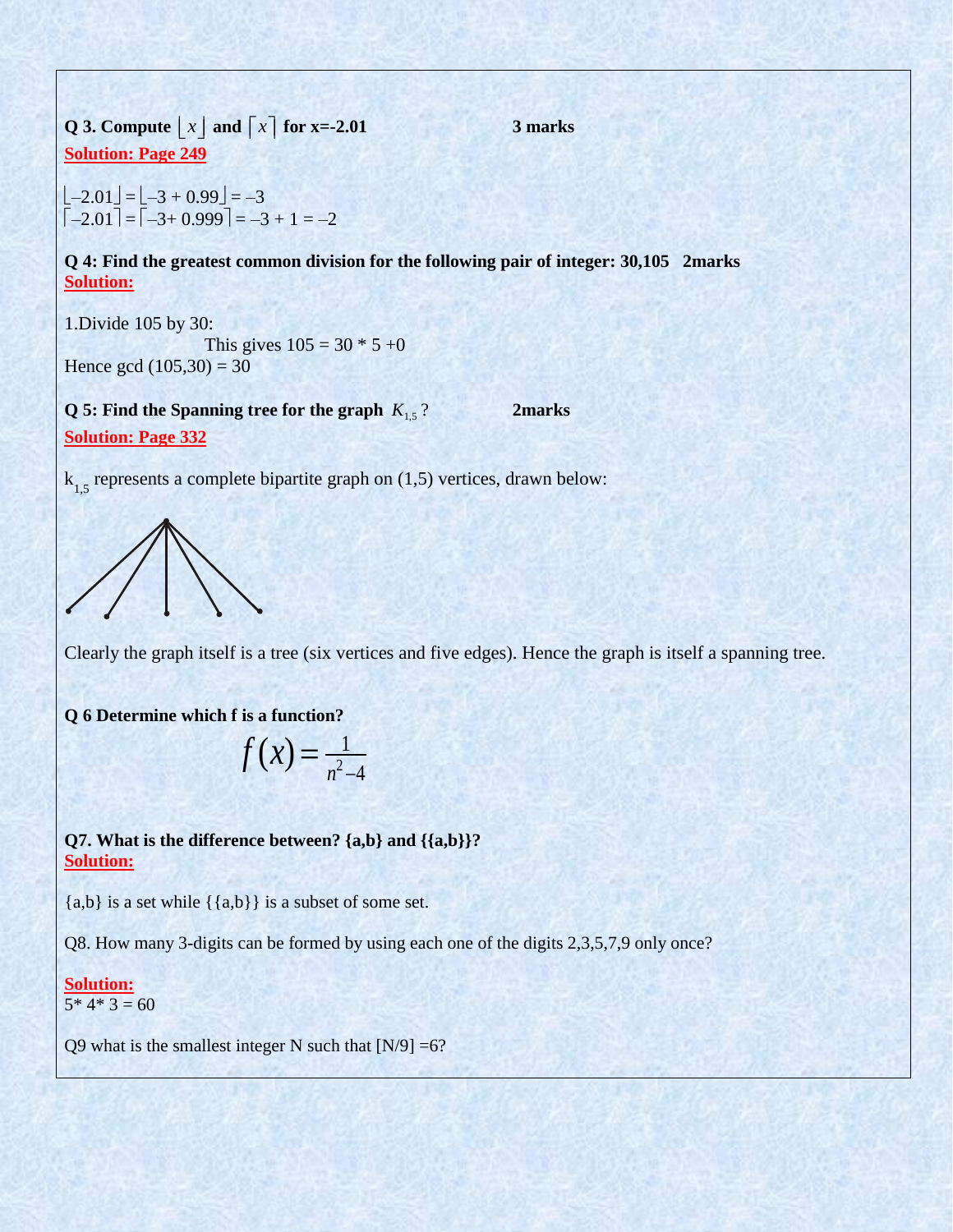$N = 9 \times (6-1) + 1$  $= 9 \times 5 + 1 = 46$ 

## **FINALTERM EXAMINATION Spring 2010 MTH202- Discrete Mathematics (Session - 2)**

**Question No: 31 ( Marks: 2 ) Let A and B be the events. Rewrite the following event using set notation "A or not B occurs"**

**Question No: 32 ( Marks: 2 ) Find a non-isomorphic tree with four vertices. Solution: Page 323**

Any tree with four vertices has  $(4-1=3)$  three edges. Thus, the total degree of a tree with 4 vertices must be 6 [by using total degree=2(total number of edges)].

Also, every tree with more than one vertex has at least two vertices of degree 1, so the only possible combinations of degrees for the vertices of the trees are 1, 1, 1, 3 and 1, 1, 2, 2. The corresponding trees (clearly non-isomorphic, by definition) are

**Question No: 33 ( Marks: 2 )**  Write the following in the factorial form:  $n(n-1)(n-2)...(n-r+1)$ 

Solution Page 217:  
\nSolution Page 217:  
\n
$$
n(n-1)(n-2)...(n-r+1) = \frac{n(n-1)(n-2)...(n-r+1)-(n-r)!}{(n-r)!}
$$

$$
=\frac{n!}{(n-r)!}
$$

**Question No: 34 ( Marks: 3 )**  Compute  $\ddot{e}x\hat{u}$  and  $\acute{e}x\hat{u}$  for  $x = 25/4$ 

**Question No: 35 ( Marks: 3 )**  Find a spanning tree for the graph  $k_{1.5}$ ?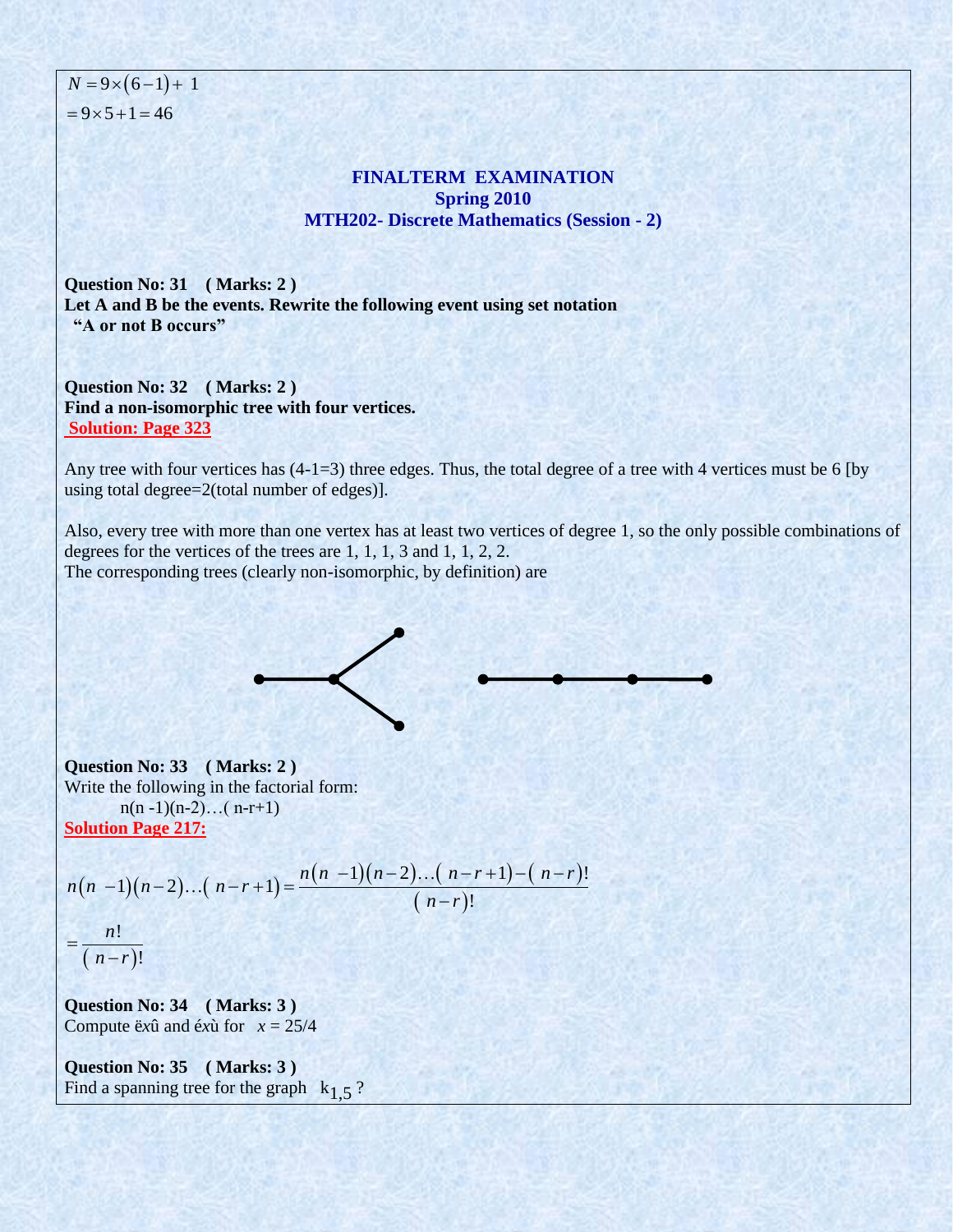$k_{1,5}$  represents a complete bipartite graph on (1,5) vertices, drawn below:

# **Solution (Page 332):**



Clearly the graph itself is a tree (six vertices and five edges). Hence the graph is itself a spanning tree.

#### **Question No: 36 ( Marks: 3 )**  The members of a club are 12 boys and 8 girls. In how many ways can a committee of 3 boys and 2 girls be formed?

# **Solution:**

 $C(12,3) \times C(8,2) = 220 \times 28 = 6160$ 

#### **Question No: 37 ( Marks: 5 )**

Is it possible to have a simple graph with four vertices of degree 1, 1, 3, and 3.If no then give reason?(Justify your answer)

## **Solution:**

Yes, It is possible to make a graph with four vertices of degree 1, 1, 3, 3

Because  $1+1+3+3=8$ 

And According to handshaking theorem, the sum of the degrees of all the vertices of G equals twice the number of edges of G.

 $2*4=8$ 

So it is possible.

**Question No: 38 ( Marks: 5 )**  Draw a binary tree to represent the following expression  $a/(b-c.d)$ 

The internal vertices are arithmetic operators, the terminal vertices are variables and the operator at each vertex acts on its left and right sub trees in left-right order.

# **Solution:**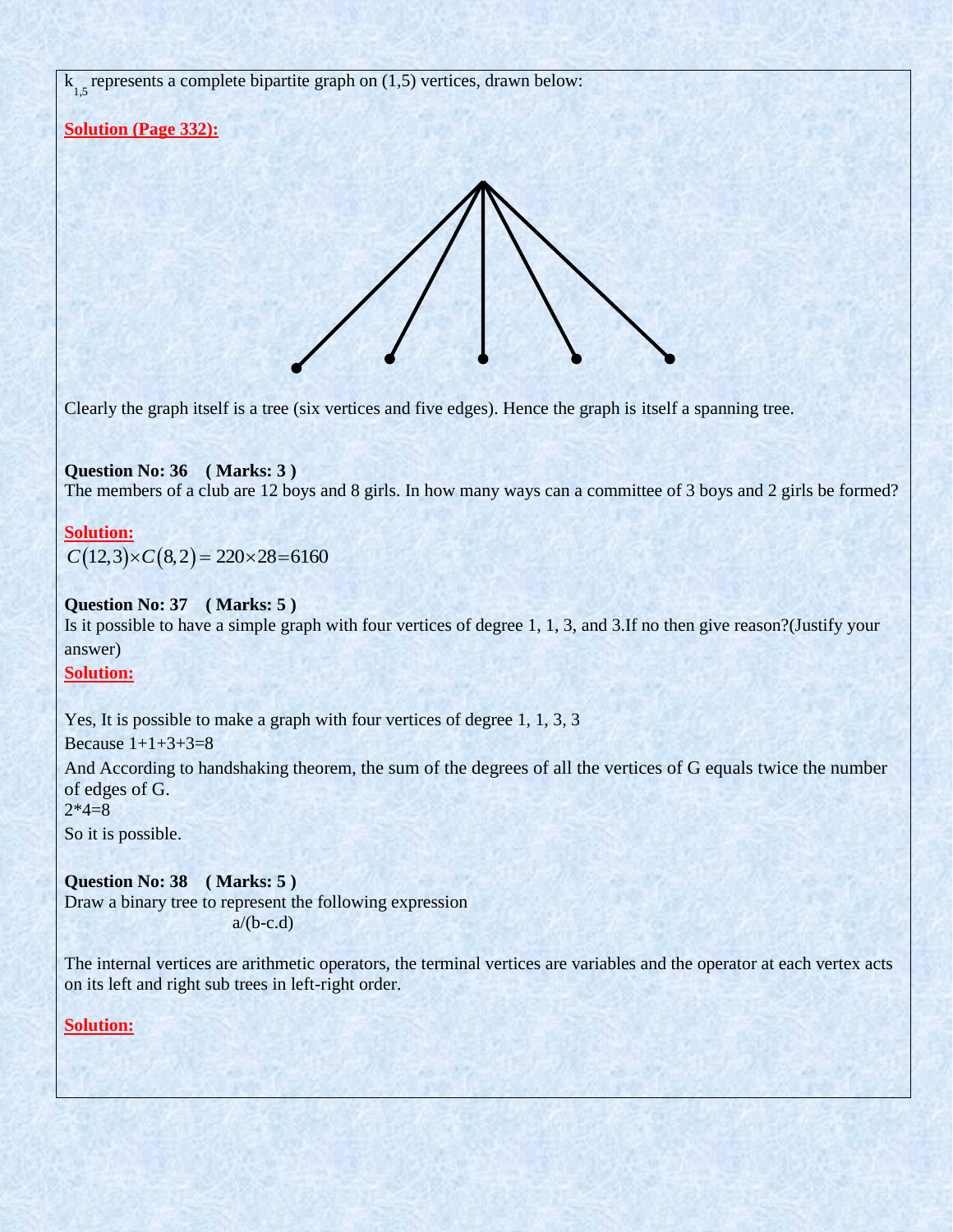

#### **Question No: 39 ( Marks: 5 )**

There are 25 people who work in an office together. Four of these people are selected to attend four different conferences. The first person selected will go to a conference in New York, the second will go to Chicago, the third to San Francisco, and the fourth to Miami. How many such selections are possible?

#### **FINALTERM EXAMINATION Spring 2010 MTH202- Discrete Mathematics (Session - 1)**

#### **Question No: 31 ( Marks: 2 )**

Let A and B be the events. Rewrite the following event using set notation "Only A occurs"

AB<sup>c</sup>

#### **Question No: 32 ( Marks: 2 )**

 Suppose that a connected planar simple graph has 15 edges. If a plane drawing of this graph has 7 faces, how many vertices does this graph have?

#### **Answer:**

Given,  $Edges = v = 15$  $Faces = f = 7$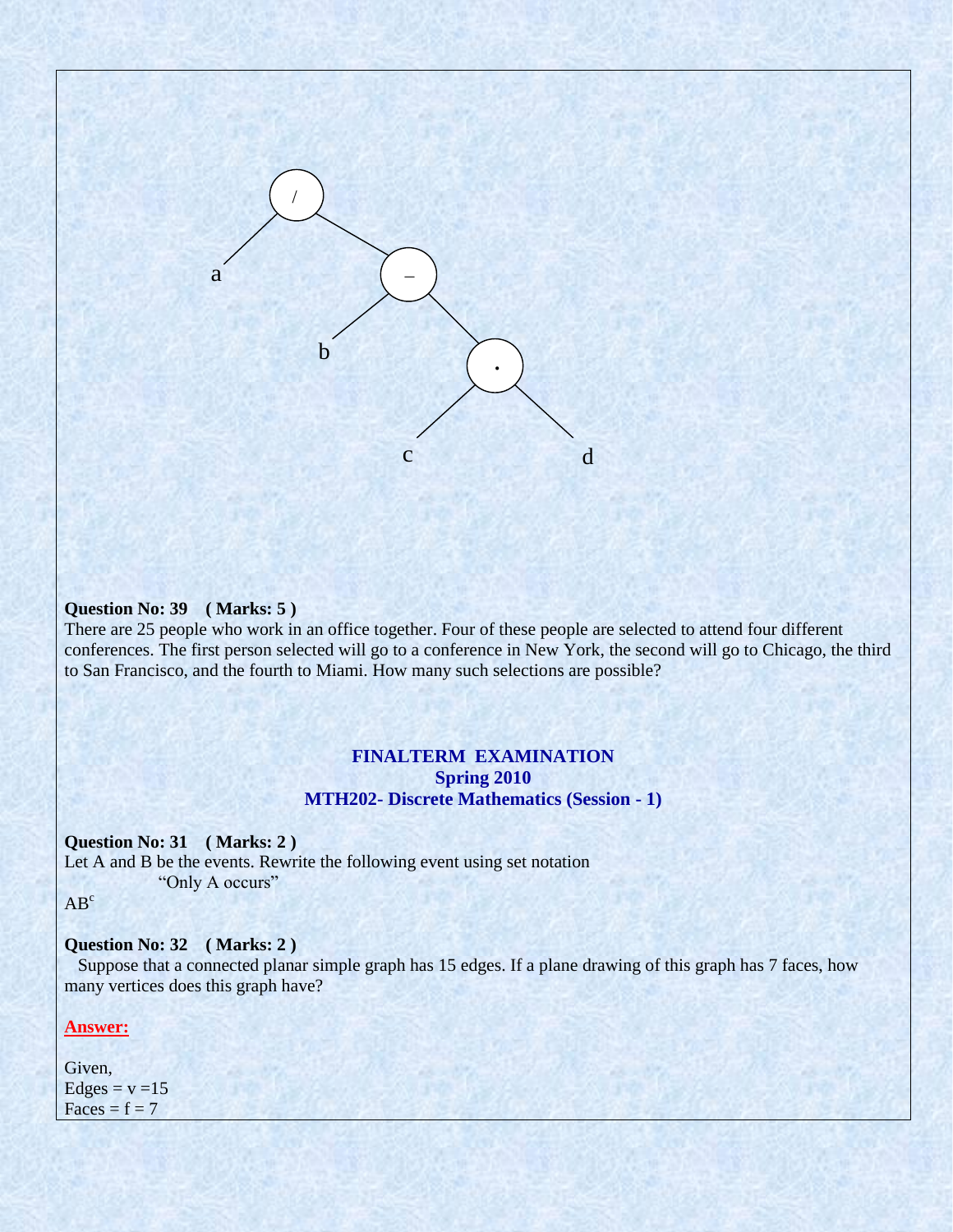Vertices =  $v = ?$ According toEuler Formula, we know that,

 $f = e - v + 2$ Putting values, we get  $7 = 15 - v + 2$  $7 = 17 - v$ Simplifying  $v = 17 - 7 = 10$ 

**Question No: 33 ( Marks: 2 )**  How many ordered selections of two elements can be made from the set  $\{0,1,2,3\}$ ? **Answer:**

 The order selection of two elements from 4 is as  $P(4, 2) = 4! / (4-2)!$  $= (4.3.2.1)/2!$  $= 12$ 

# **Question No: 34 ( Marks: 3 )**

Consider the following events for a family with children: A={children of both sexes}, B={at most one boy}.Show that A and B are dependent events if a family has only two children.

## **Question No: 35 ( Marks: 3 )**

Determine the chromatic number of the given graph by inspection.

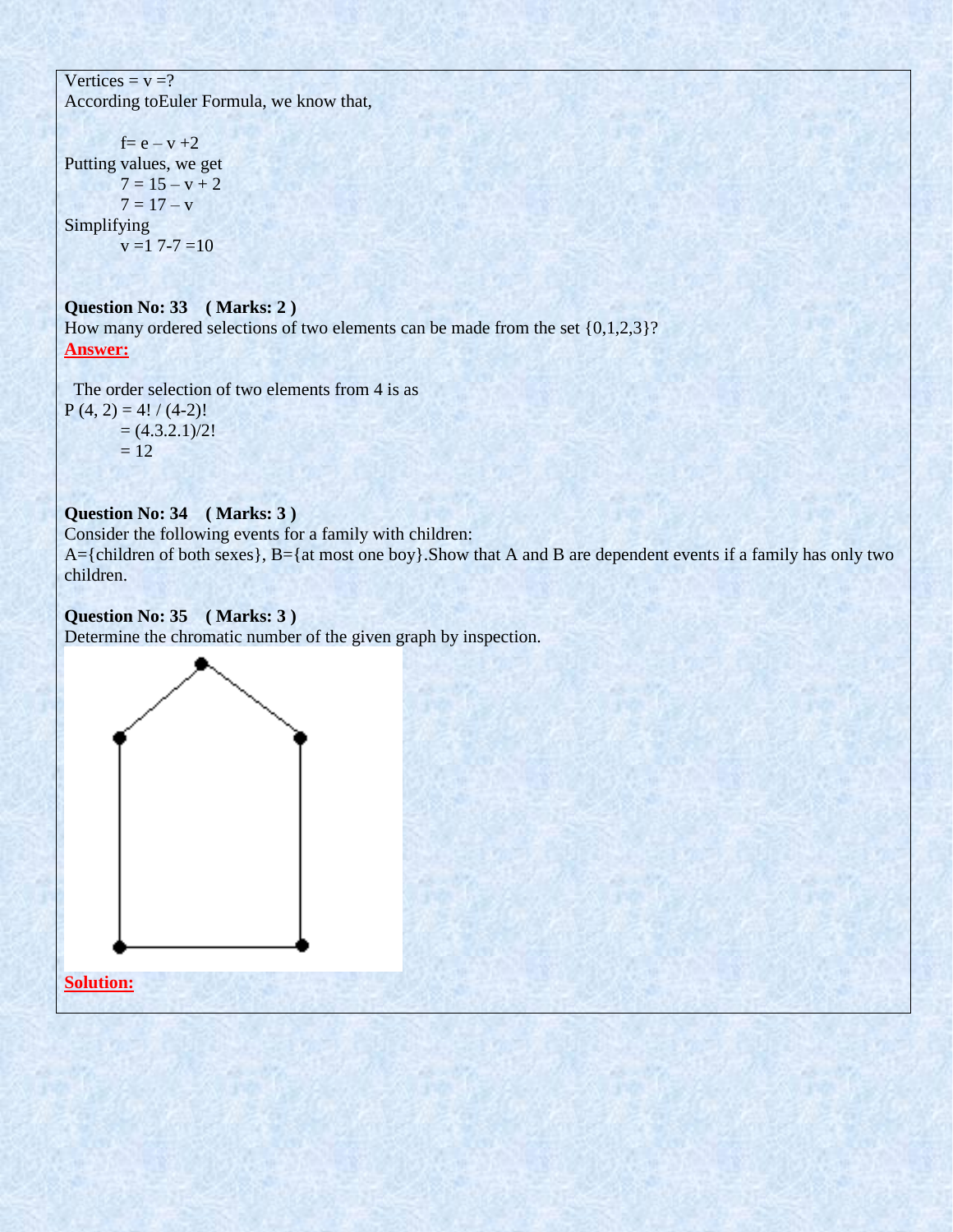

The **chromatic number** of a graph is the least (minimum) number of colors for coloring of this graph. So chromatic number in this graph is 3

#### **Question No: 36 ( Marks: 3 )**

A cafeteria offers a choice of two soups, five sandwiches, three desserts and three drinks. How many different lunches, each consisting of a soup, a sandwich, a dessert and a drink are possible? **Solution:**

$$
C(13,4) = \frac{13!}{4! \times (13-4)!}
$$

$$
= \frac{13 \times 12 \times 11 \times 10 \times 9!}{4 \times 9!} = \frac{17160}{24} = 715
$$

#### **Question No: 37 ( Marks: 5 )**

A box contains 15 items, 4 of which are defective and 11 are good. Two items are selected. What is probability that the first is good and the second defective?

**Question No: 38 ( Marks: 5 )**  Draw a binary tree with height 3 and having seven terminal vertices. **Solution: On Page 327**

Given height=h=3 Any binary tree with height 3 has atmost  $2^3 = 8$  terminal vertices. But here terminal vertices are 7 and Internal vertices=k=6 so binary tree exists and is as follows:

a (root)  $\mathbf{b}$  $\epsilon$ d e  $f$   $\mathbb{R}^g$ h i j k l m n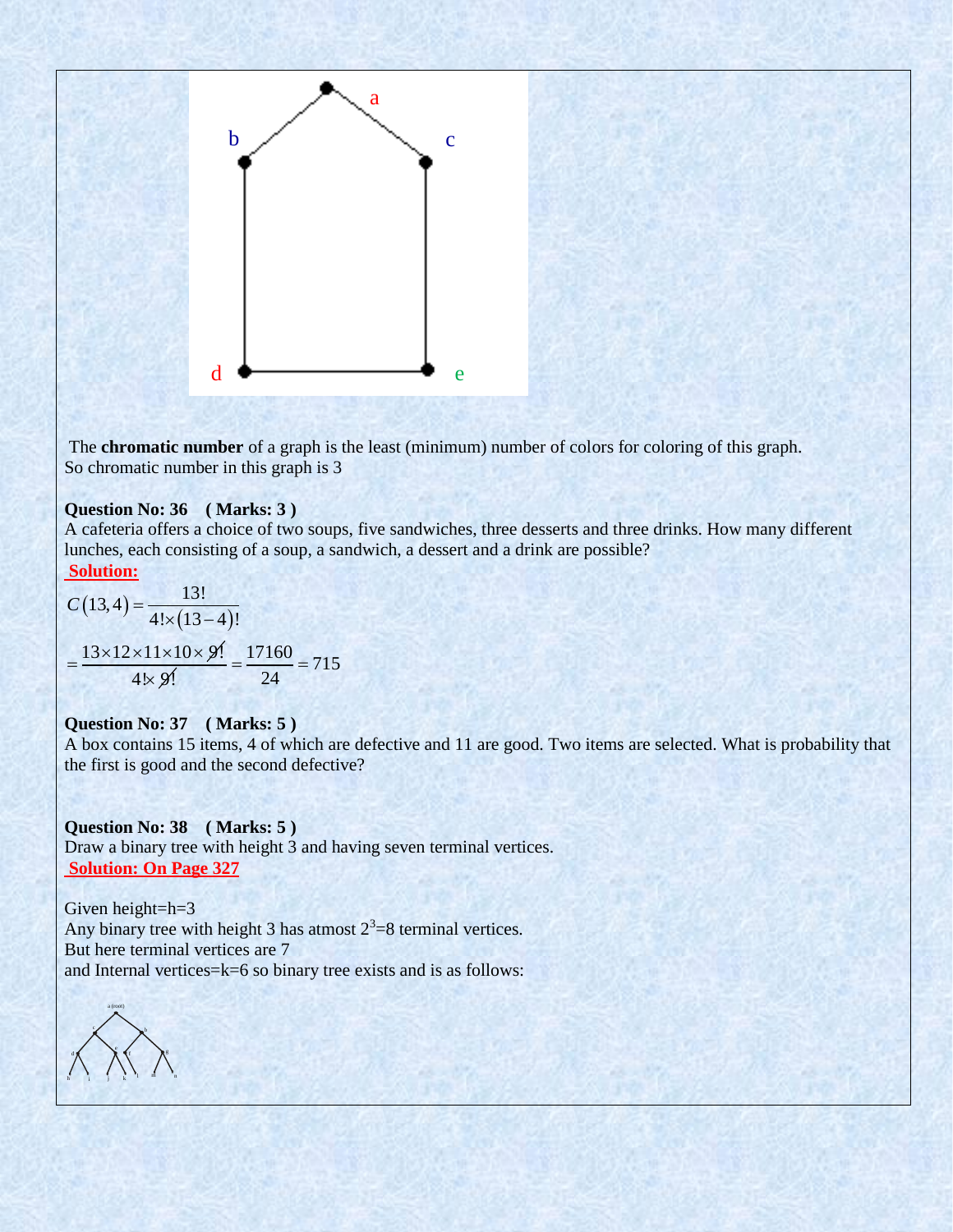#### **Question No: 39 ( Marks: 5 )**  Find n if  $P(n,2) = 72$ **Solution: Solution:**<br> $P(n, 2) = 72$  $P(n, 2) = 72$ <br>n  $(n-1) = 72$  by using the definition of permutation  $n^2 - n = 72$ 2  $n(n-1) = 7$ <br>  $n^2 - n = 72$  $n^2 - n = 72$ <br> $n^2 - n - 72 = 0$  $(2) = 72$ <br>-1) = 72 by usi  $(n-1) = 72$  by u<br>- n = 72  $-n = 72$ <br>- n = 72<br>- n - 72 = 0

 $x^2+8n-9n-72=0$ <br>  $(n+8)-9(n+8)=0$  $(n-9)(n+8)=0$ 2  $n-72 = 0$ <br>+8n - 9n - 72 = 0  $(4+8)-9(n+8)$ <br>9  $(n+8)=0$  $(9)(n+8) = 0$ <br>9 = 0  $n+8 = 0$  $9 = 0$   $n+8=$ <br>9  $n=-8$  $n - 9 = 0$ <br>  $n = 9$ <br>  $n = 9$  or -8  $n^2 - n - 72 =$ <br> $n^2 + 8n - 9n$ *n*<sup>2</sup> + 8*n* - 9*n* -  $n^{2}$ <br>*n*(*n* + 8) - 9(*n*)  $n(n+8)$ <br> $n-9$ )(*n*  $(n+9)(n+8) = (n+8)$ <br> $n-9=0$  n  $(n-2)(n+8) = (n-8)$ <br>  $n-9 = 0$  n<br>  $n = 9$  n  $n-2=0$ <br>  $8n-9n-72=0$ <br>  $+8)-9(n+8)=0$  $(n+8)-9(n+8)=0$ <br>-9(n+8)=0  $(n+3)$   $(n+3) = 0$ <br>  $(-9)(n+8) = 0$ <br>  $-9 = 0$   $n+8 = 0$  $(-9)(n+8) = 0$ <br>  $-9 = 0$   $n+8 = 0$ <br>  $n = -8$ 

since n must be positive so only the acceptable value for n is 9

# **FINALTERM EXAMINATION Fall 2009 MTH202- Discrete Mathematics**

**( Marks: 2 )** Find the degree sequence of the following graph

# **( Marks: 2 )**

Let A and B be events with  
\n
$$
P(A) = \frac{1}{2}, P(B) = \frac{1}{3} \text{ and } P(A \cap B) = \frac{1}{4}
$$

Find

 $P(A | B)$ 

**Solution:**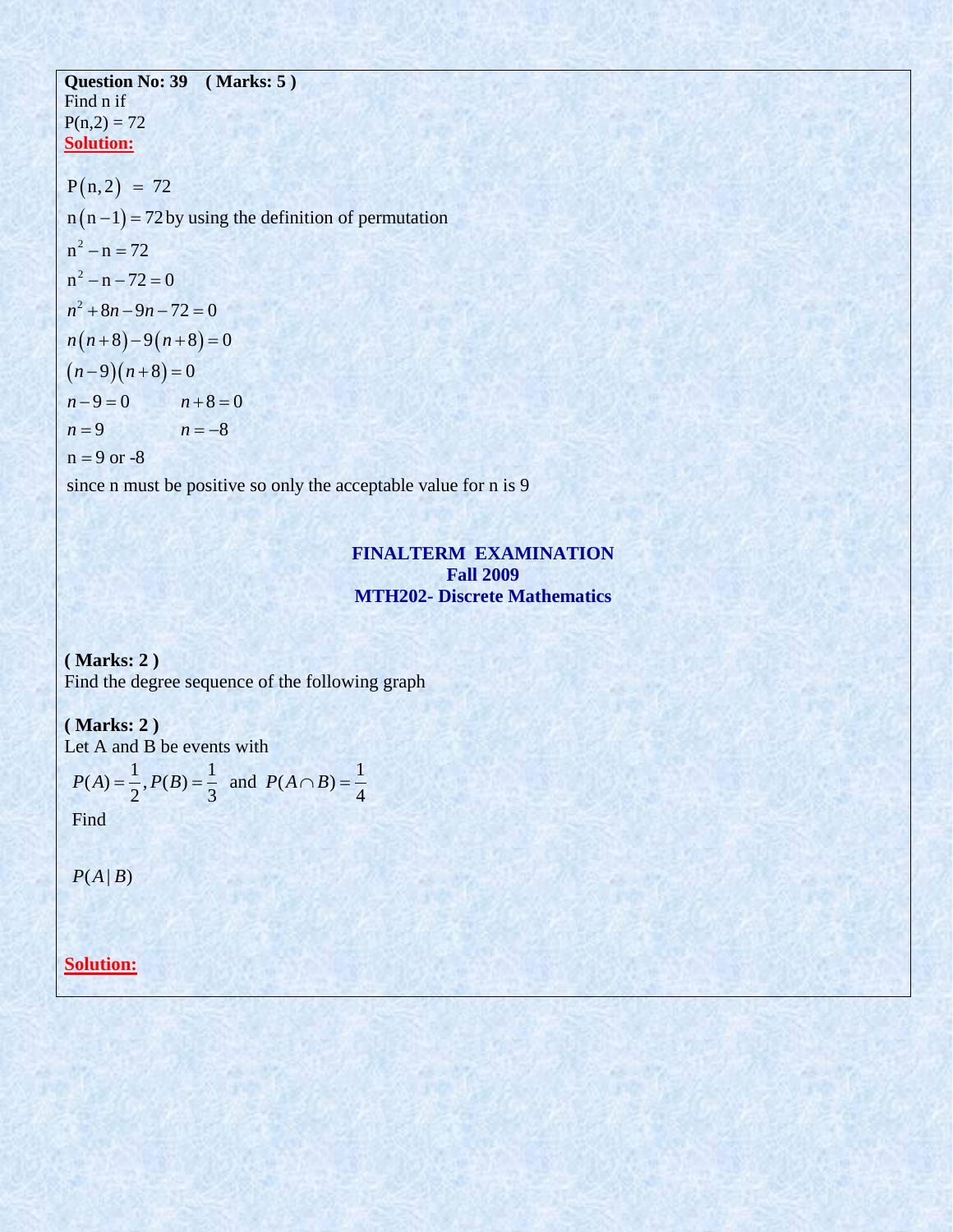$$
P(A|B) = \frac{P(A \cap B)}{P(B)}
$$

$$
= \frac{\frac{1}{4}}{\frac{1}{3}}
$$

$$
= \frac{1}{4} \times \frac{3}{1} = \frac{3}{4}
$$

# **( Marks: 3 )**

Find the greatest common divisor of the following pair of integer: 72,63 **Solution:**

1.Divide 72 by 63:

```
This gives 72 = 63 * 1 + 9
```
2.Divide 63 by 9:

This gives  $63 = 9 * 7 +0$ 

Hence gcd  $(72, 63) = 9$ .

**( Marks: 2 )** Find all non isomorphic simple connected graphs with three vertices.

## **( Marks: 3 )**

How many 3-digit numbers can be formed by using each one of the digits 2,3,5,7,9 only once? **Solution: 5\*4\*3=60**

**( Marks: 3 )**

How many permutations of the letter of the word PANAMA can be made, if P is to be the first letter in each arrangement?

## **Solution:**

Total letter  $=6$ Like letters  $= A = 3$ First letter is P already selected , remaining =5 Therefore,  $P(5,3) = 6$ 

## **( Marks: 5 ) incomplete Question**

A die is weighted so that the outcomes produce the following probability distribution:

| Jutcome                          |                |                                         |                                            |                                             |     |                               |
|----------------------------------|----------------|-----------------------------------------|--------------------------------------------|---------------------------------------------|-----|-------------------------------|
| <b>CONTRACTOR</b><br>Probability | $\sim$<br>v. 1 | $\sim$ $\sim$<br>$\mathsf{v}\mathsf{v}$ | $\sim$<br>$\mathsf{U}$ . $\mathsf{\omega}$ | $\sqrt{ }$<br>$\mathbf{U} \cdot \mathbf{I}$ | v., | $\mathbf{U} \cdot \mathbf{L}$ |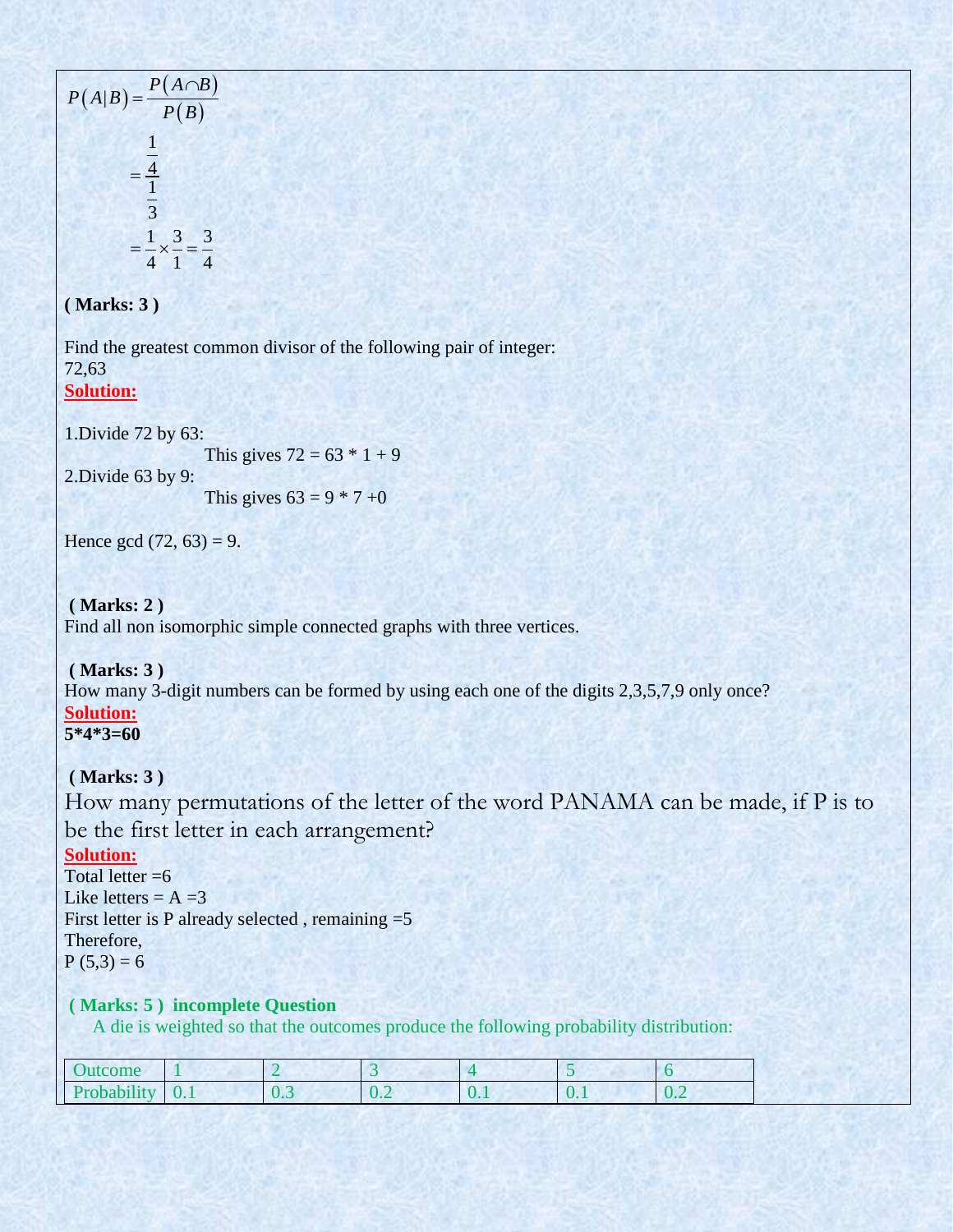```
Consider the event
      A= {even number} then find the following
          a) P(A)b) P(A^c)
```
# **( Marks: 5 )**

Determine whether the given graphs have an Euler circuit? If it does, find such a circuit, if it does not, give an argument to show why no such circuit exists.



#### **( Marks: 5 )**

By using Mathematical induction prove that for all positive integers n  $1^2 + 2^2 + 3^2 + \dots + n^2 = n (n+1) (2n+1) / 6$ 

**( Marks: 10 )** 

Prove by mathematical induction that  $3^{(2n-1)}$  + 1 is divisible by 4 for all  $n \ge 1$ .

## **Question No: 21 ( Marks: 2 )**  Find integers q and r so that  $a=bq+r$ , with  $0 \le r < b$ .  $a=45$ ,  $b=6$ .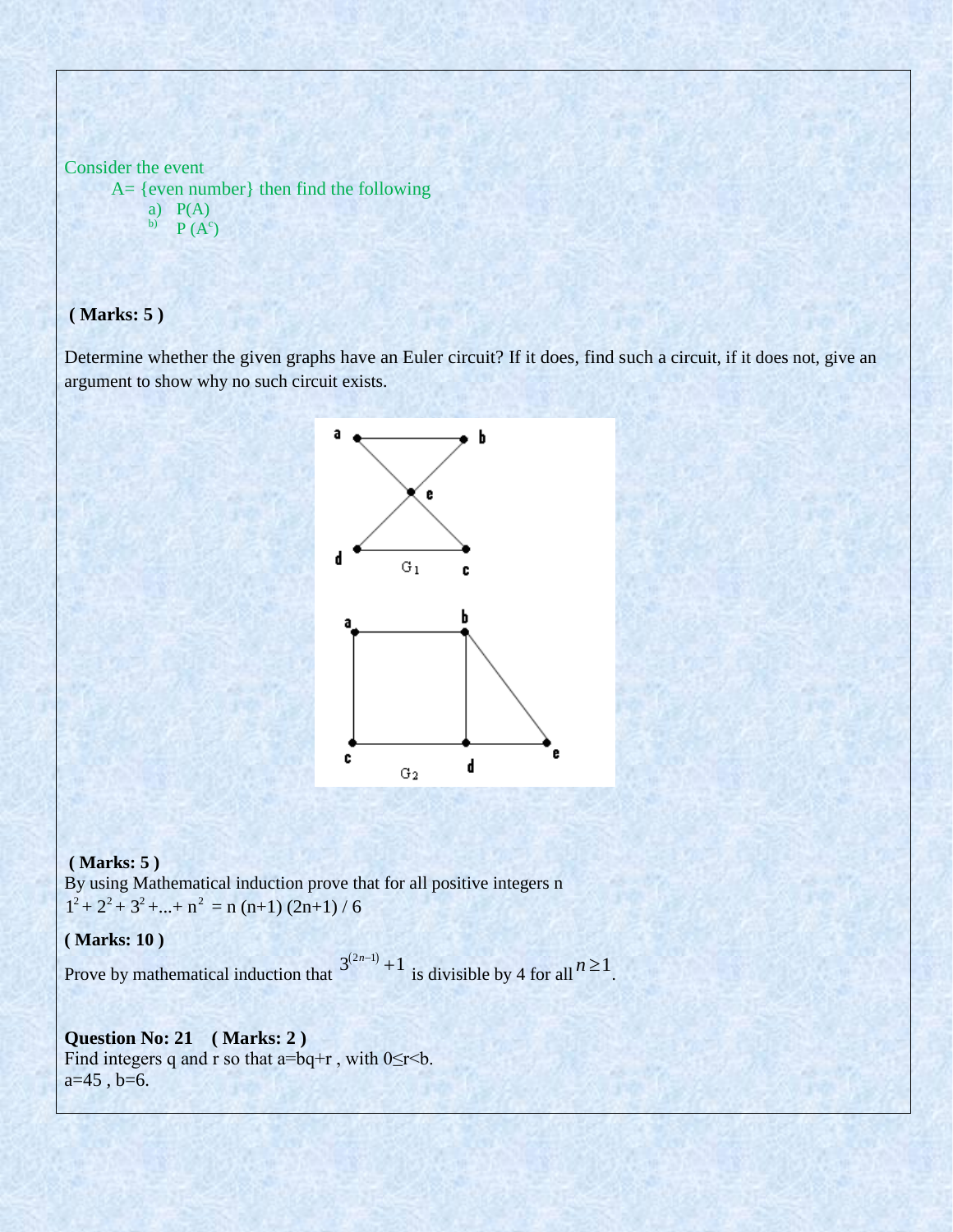# **Solution:**

```
If a =45 and b = 6 are two integers with b \ne 0 such that the q and r are non negative integers.
a=bq+r 
divides 45 by 6 
       this gives= 6*7+3divides 6 by 3 
       this gives = 3*2+0hence gcd of the (45,6 ) will be 3
```
## **Question No: 22 ( Marks: 2 )**

Give the degree of each vertex in the figure (given below)



### **Solution:**

degree of A vertex  $= 1$ Degree of B vertex  $= 3$ Degree of C vertex  $= 3$ Degree of D vertex  $= 1$ Total degree of vertices  $= 8$ Can be prove by formula Degree of vertices  $= 2$ . no. of edges  $= 2.4$  $= 8$ 

# **Question No: 23 ( Marks: 2 )**

What is the probability of getting a number greater than 2 when a dice is tossed?

#### **Solution:**

As dice has 6 sides so possible event will be 36. No. greater than 2 will be  $3, 4, 5, 6 = 4$  outcomes are greater than 2

 $P(E) = n(E)/(n(S))$ 

 $= 4/36$ 

 $=$  1/9 will be the possibility to get no greater than 2

**Question No: 24 ( Marks: 3 )**  How many distinguishable ways can the letters of the word HULLABALOO be arranged if words are to begin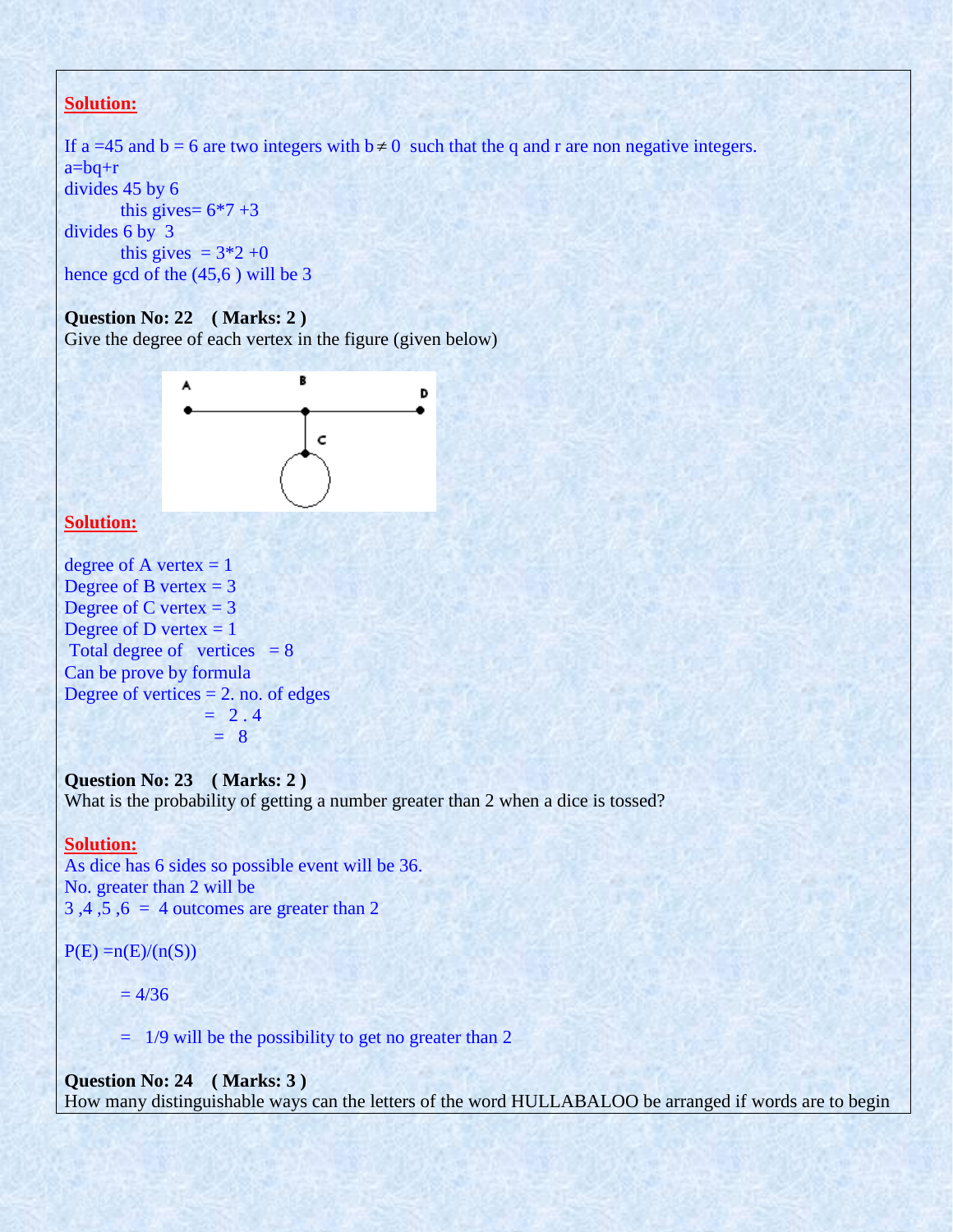# with U and end with L

# **Solution:**

If the words are to begin with U and end with L, then there are eight positions left to fill. Where,

There are 3 L alike 2 O alike 2 A alike. Therefore, the permutation becomes.<br>=  $\frac{8!}{6!(2)(20)!} = \frac{40320}{20!} = 1680$  $\frac{40320}{2}$  = 1680

$$
=\frac{3!}{3!*2!*2!}=\frac{40!}{24}24=16
$$

**Question No: 26 ( Marks: 3 )** 

Draw a full binary

tree with seven vertices. exact example hai Lecture 44 ki

# **Solution:**

## **EXERCISE:**

Draw a full binary tree with seven vertices.

#### **SOLUTION:**

Total vertices =  $2k + 1 = 7$  (by using the above theorem)

 $\Rightarrow$  k = 3

Hence, total number of internal vertices (i.e. a vertex of degree greater than  $1)=k=3$ and total number of terminal vertices( i.e. a vertex of degree 1 in a tree)  $=k+1=3+1=4$ Hence, a full binary tree with seven vertices is



**Question No: 27 ( Marks: 5 )** 

```
Find n if
P(n,2) = 72
```
# **Solution:**

**Given**  $P(n,2) = 72$ n. $(n-1)=72$  by using the definition of permutation  $n2-1=72$  $n2-n-72=0$ n=9,-8 since n must be positive so only the acceptable value for n is 9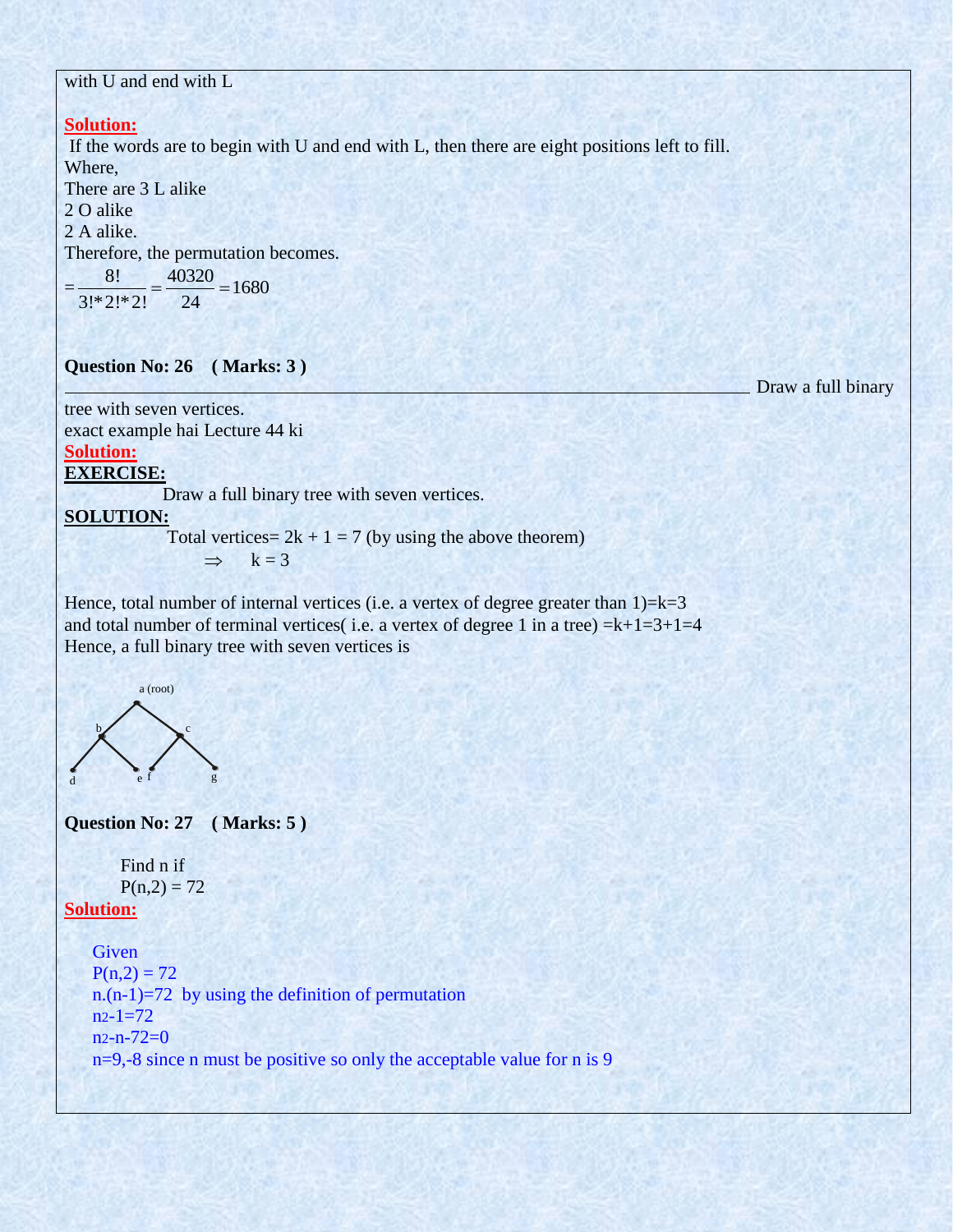# **Question No: 28 ( Marks: 5 )**

Five people are to be seated around a circular table. Two seating plans are considered as same if one is the rotation of other. How many different seating plans are possible?

# **Question No: 29 ( Marks: 5 )**

Use Kruskal's Algorithm to draw the minimal spanning tree for the graph below. Indicate the order in which edges are added to form a tree.





**Order of adding the edges:**